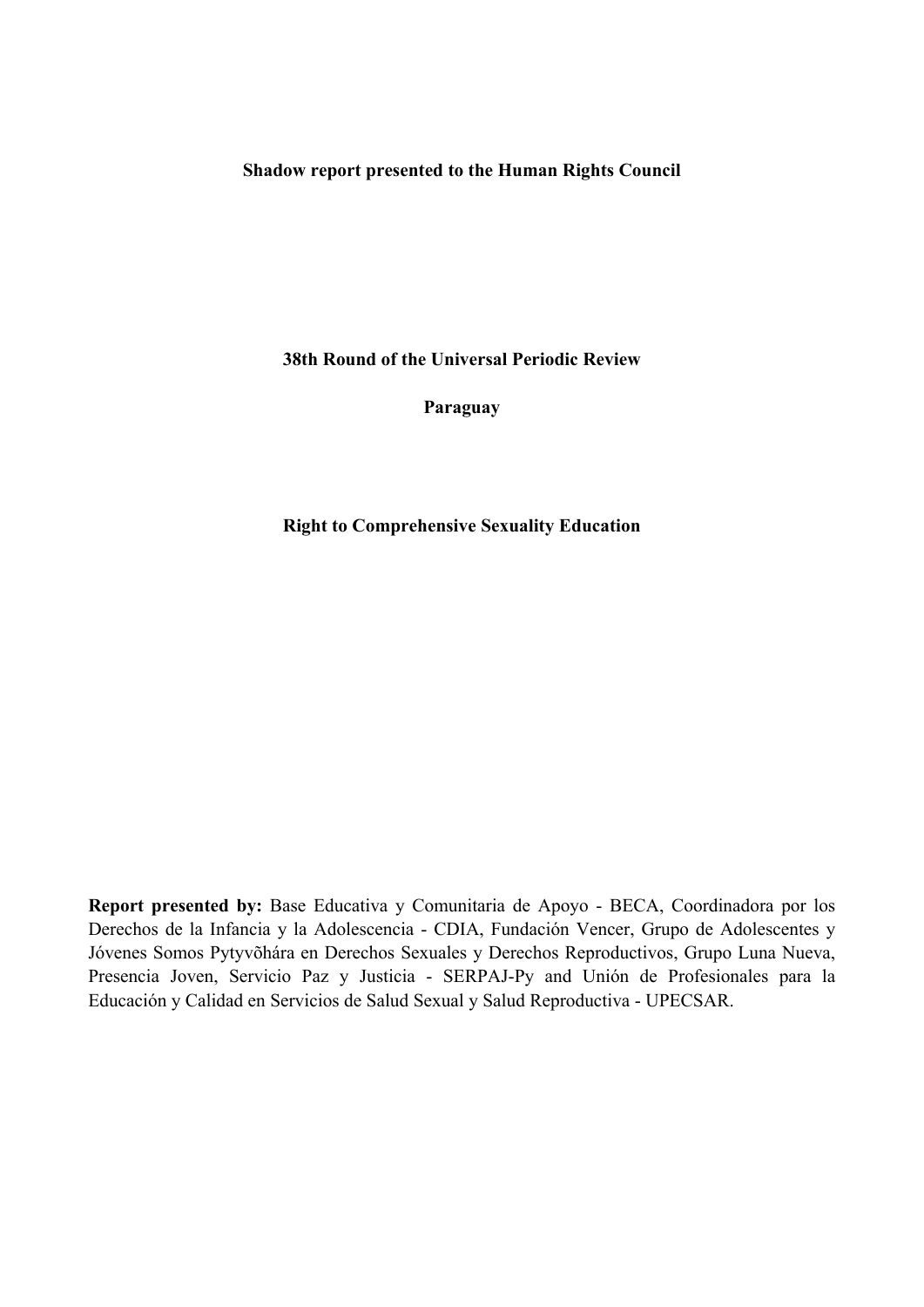## **Introduction**

- 1. Paraguay has regulations in the national internal sphere<sup>1</sup> that protect the right to receive Comprehensive Sexuality Education (CSE). Likewise, it has ratified numerous human rights instruments that oblige the country to adopt measures for the application of this policy<sup>2</sup> within formal education at all levels. However, there is no policy in the scope of the Ministry of Education and Sciences (MEC).
- 2. These barriers and omissions of the right to Comprehensive Sexuality Education reinforce the lack of protection and violation of the right to quality education, the right to health and particularly the right to sexual and reproductive health, the right to non-discrimination on grounds of sex, sexual orientation and gender identity. This repor<sup>t</sup> will address the situation of the lack of this public policy and the consequences for the lives of children, adolescents and youth in Paraguay.

## **Barriers to the implementation of the CSE**

# **Sex education is led by churches that apply programs without scientific basis, gender perspective or rights approach.**

- 3. Research<sup>3</sup> published in February 2019 showed that for 6 years (2013-2019) the National Congress granted public funds and MEC allowed entry to educational institutions (primary and secondary schools) to <sup>a</sup> religious entity called "Decisiones". Under the slogan "*Imparting biblical values in youth sexuality*", Decisiones held talks and distributed materials that questioned the use of condoms to preven<sup>t</sup> HIV and pregnancies. This organization promoted narratives among students that blame women who suffer sexual abuse and "conversion therapies" as <sup>a</sup> supposed "cure" for homosexuality. Between 2017 and 2018 alone, Decisiones gave talks, distributed magazines and provided counseling services to at least 25,000 students between the ages of 13 and 18 in public and private educational institutions in the capital and other 41 cities. 4
- 4. Another evangelical entity that operates in <sup>a</sup> similar way is the Foundation Funda Joven (previously called Foundation Vuelve <sup>a</sup> Soñar [dream again]), which has an agreemen<sup>t</sup> with the MEC since 2015<sup>5</sup> to develop training for teachers on topics such as suicide, cutting, sexual abuse and prevention, bullying, leadership and values. Another repor<sup>t</sup> showed that this foundation also promotes talks given by pastors and chaplains without training or scientific criteria to teachers and students, with the convocation and endorsement of the MEC Pedagogical Supervisions. <sup>6</sup> According to the information obtained, during one of these talks, <sup>a</sup> pastor made <sup>a</sup> justification of child abuse as <sup>a</sup> way to "cure" suicide. The program of the Funda Joven organization includes referring cases of students to churches<sup>7</sup>, bypassing state protection agencies such as the General Directorate for the Promotion and Protection of the Rights of Girls, Boys and Adolescents of the MEC; that has an intervention protocol established in the "Inter-institutional intervention guide for the attention of cases of violation of sexual and reproductive rights"<sup>8</sup>.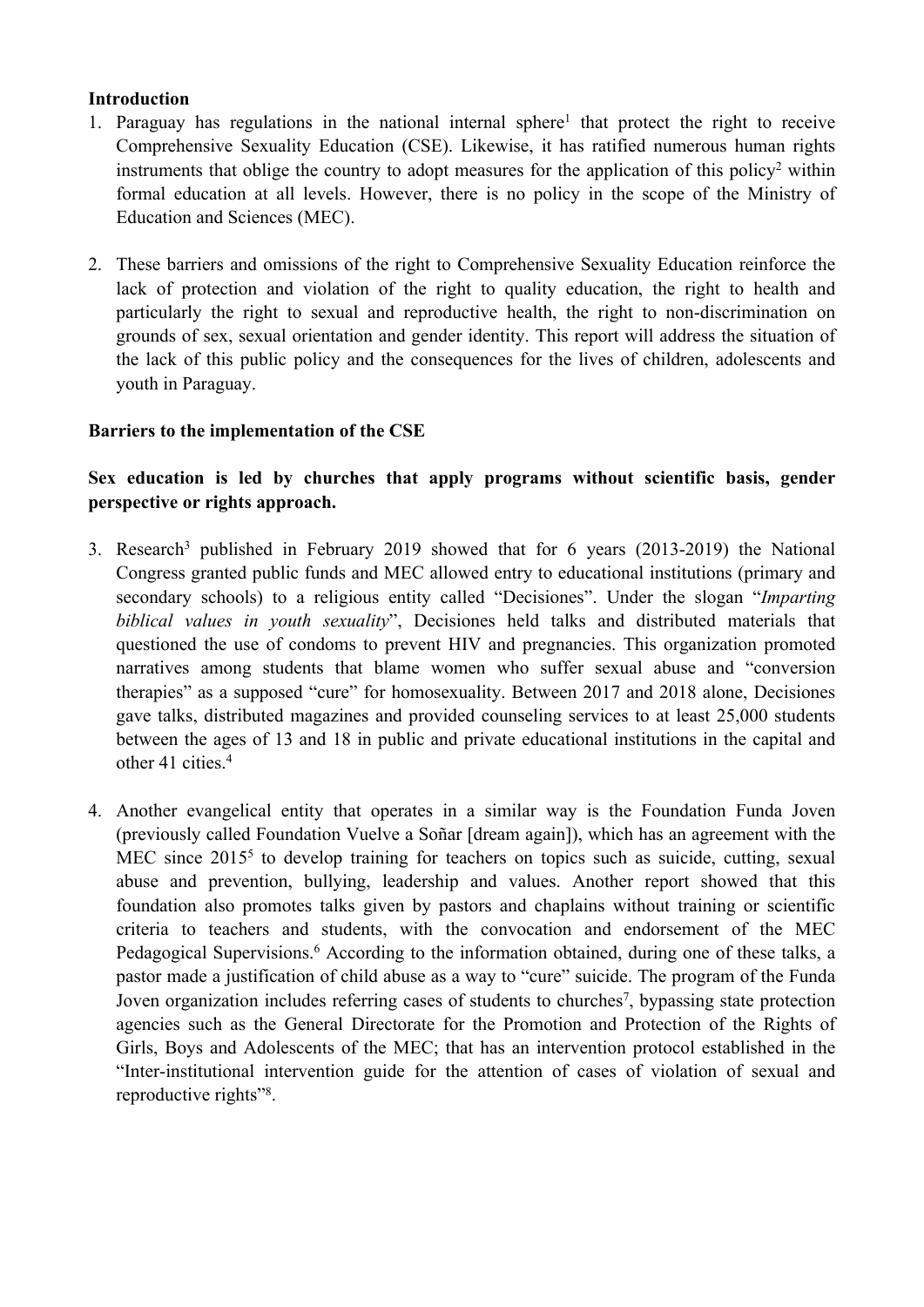- 5. The MEC incorrectly entrusts its own functions by delegating teacher training and the preparation and distribution of sexuality education materials aimed for students to religious entities without <sup>a</sup> rights perspective. During 2011, the MEC made progress towards the formulation of the National Plan for Human Rights Education (PLANEDH)<sup>9</sup> but this was never approved nor implemented. Within its axes is the Comprehensive Sexuality Education.
- 6. In accordance with the provisions of Law No. 6,202/18, which "*adopts regulations for the prevention of sexual abuse and care for girls, boys and adolescents victims of sexual abuse*", the MEC must establish measures to early identification in the classroom of sexual abuse cases. At the close of the report, this policy had not been formulated or effectively implemented.
- 7. The Paraguayan state is sponsoring, promoting and favoring activities with religious sectors that carry out colonization based on dogmatism within the public school 10 , which promotes religious control of social morality, hindering the development of scientific knowledge (precisely in the Ministry of Education and Sciences).

## **MEC decisions that threaten the implementation of the CSE**

- 8. In October 2017, the MEC, due to pressure from anti-rights groups<sup>11</sup>, issued resolution No. 29,664 "*That prohibits the dissemination and use of printed and digital materials referring to gender theory and/or ideology, in educational institutions dependent on the Ministry of Education and Science*"<sup>12</sup> . This resolution was issued after <sup>a</sup> public hearing called by <sup>a</sup> Deputy based on the dissemination of false information about educational materials<sup>13</sup>. At the hearing, the Minister of Education stated "*I can burn the books with you in the square*" referring to alleged materials on gender ideology<sup>14</sup>. This resolution prohibits materials that contain "gender theory and/or ideology" and requests <sup>a</sup> MEC Direction to conduct the study on the materials. At the time of closing the report, the MEC had not specified which materials had been identified from this resolution<sup>15</sup>.
- 9. In March 2019, the MEC issued another resolution, No. 1,761/19 "*Whereby the non-use of the material called "Guide for teachers on Comprehensive Sexuality Education - Permanent Education" is provided, for educational institutions of official, private and subsidized private managemen<sup>t</sup> throughout the country"<sup>16</sup> .* This prohibition is based on prejudice, it is not based on a technical opinion as a reason for its prohibition<sup>17</sup>, and it violates academic freedom and the autonomy of teachers to teach $^{18}$ .

## **Reiterated recommendations to the Paraguayan State related to the CSE**

10. Paraguay has received repeated recommendations on issues that must be addressed with CSE, both from treaty bodies and special rapporteurs of the United Nations, the Inter-American Commission on Human Rights, and the Universal Periodic Review (UPR). Specifically, several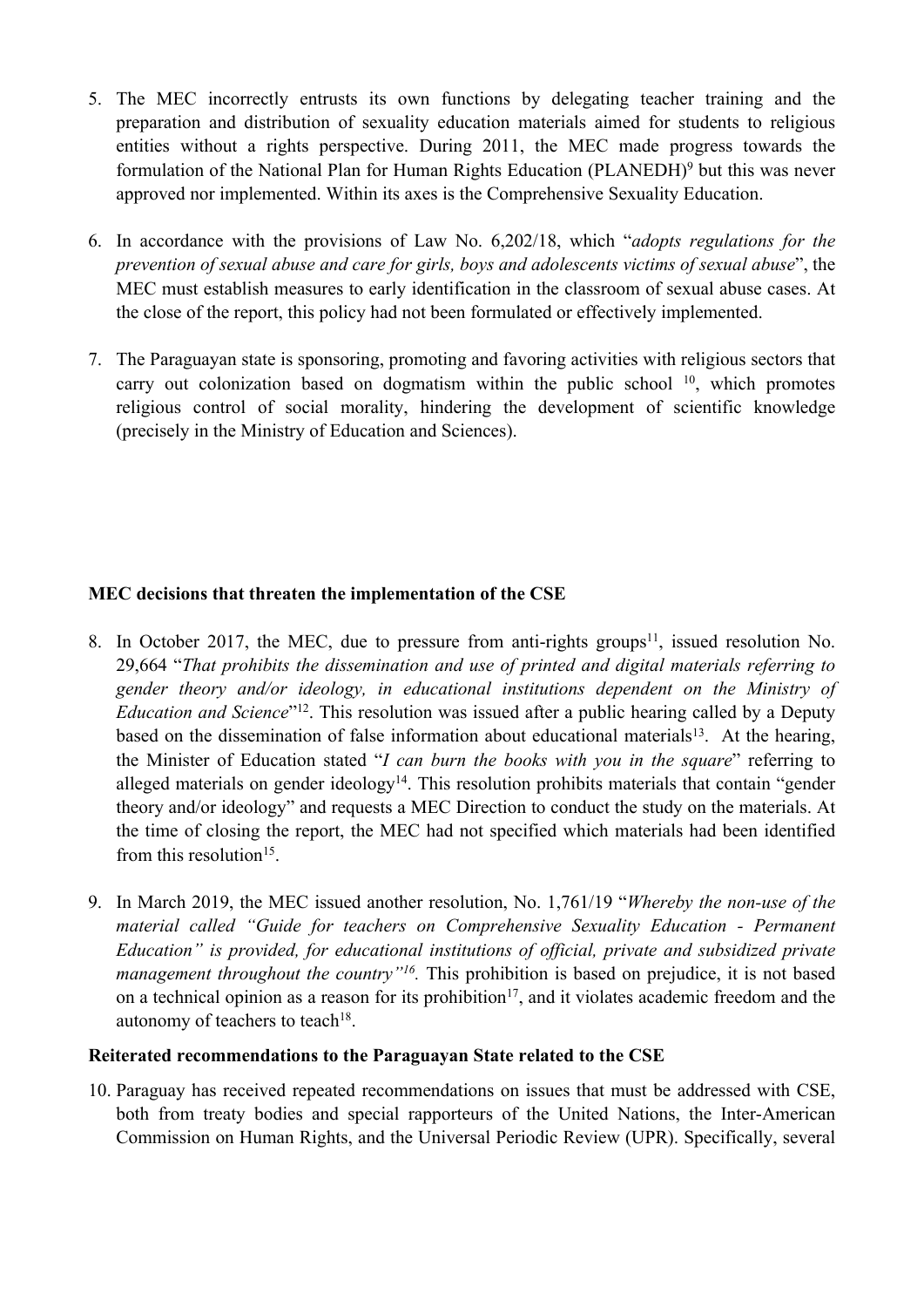Committees generally recommended the application of education policies<sup>19</sup>, as well as access to sexual and reproductive health services to the communities 20 . Likewise, it has been repeatedly recommended to repeal resolutions 29,664/17<sup>21</sup> and 1,761/19<sup>22</sup> of the MEC.

#### **Consequences of the lack of Comprehensive Sexuality Education**

#### **Sexual violence against children and adolescents**

11. The Public Ministry registered 4,439 complaints of sexual violence against children and adolescents in 2019. In 80% of cases, the aggressor is from the immediate family or close environment (school, family or community).<sup>23</sup>

#### **Increased risk behaviors and transmission of STIs, including HIV / AIDS.**

12. Three out of 10 students between 12 and 18 years old have already had some sexual relationship<sup>24</sup>. Among adolescents between 12 and 18 years of age, 30% of them stated that they already had sexual intercourse at least once in their life, 39% of which are male and 21.5% female. Among these children and adolescents, 21.5% said they had started before the age of 14 and 14% said they had had more than two sexual partners 25 . Misinformation and lack of protection lead to an increase in HIV infections and other STIs in the young population. According to the Ministry of Public Health and Social Welfare, the highest frequency of HIV diagnoses is observed in the age group 20-29 years<sup>26</sup> and the rate of new HIV diagnoses shows an upward trend. In the last decade, it has tripled among people in the age ranges between 15 to 19 years and 20 to 24 years 27 . Of the new diagnoses in pregnan<sup>t</sup> women during 2019, 63% are between 15 and 30 years old<sup>28</sup>. The rate of new HIV diagnoses in children under 5 years old showed an increase in relation to 2018<sup>29</sup>.

## **Pregnancy in girls and adolescents**

13. Sexual abuse and early initiation of uninformed sexual relations lead to an alarming number of girls and adolescent pregnancies. Paraguay has the highest adolescent fertility rate in the southern cone.<sup>30</sup> Since 2013, an average of 2 daily births of girls between 10 and 14 years old have been maintained, as one of the consequences of the high rates of sexual abuse<sup>31</sup>. The births of daughters and sons of girls between 10 and 14 years old constitute one fifth of all births that occur annually in the country. Between the years 2010 to 2016, 18.7% of all registered births corresponded to live births of girls and adolescents aged 10 to 19 years 32 .

## **Violence and discrimination against children, adolescents and LGTBIQ people**

14. One of the consequences of the prohibition of gender theory in the educational system is the deepening of the exclusion of LGTBIQ people and particularly of trans people from the educational system. There are no official statistics on the situation of this population<sup>33</sup>. Family and school are the main areas of discrimination exercised by relatives, teachers and students. Discrimination in the school environment causes school dropout, which also influences access to the world of work, in addition to other factors such as social rejection. The expulsion from the family is related to that of the school, and these in turn with the exposure to commercial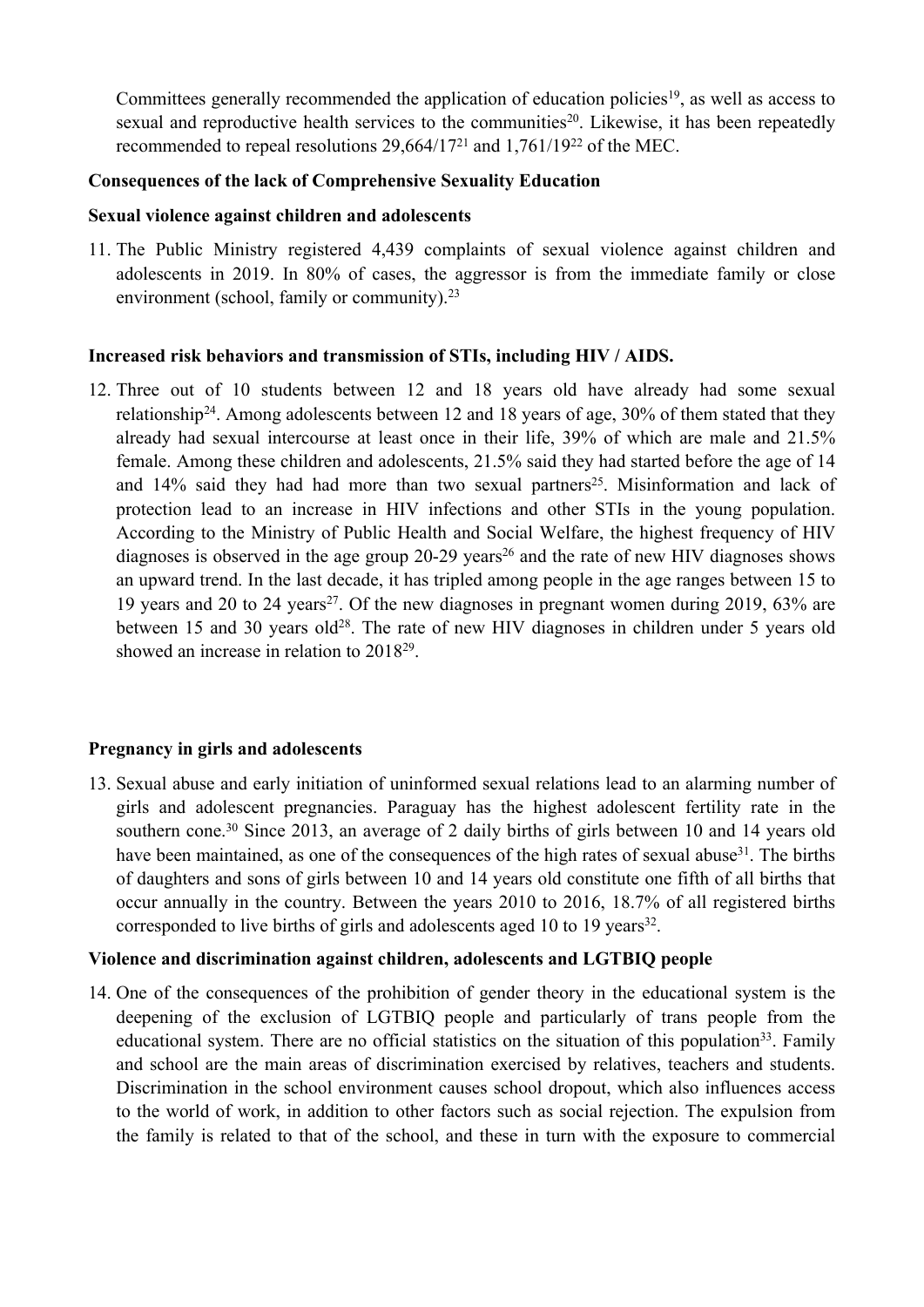sexual exploitation as girls and/or adolescents. Although there are general statements in Paraguayan legislation and in educational plans that speak about inclusion and universality, the mention of the LGTBIQ population is null. Their right to education is conditioned<sup>34</sup> at the cost of denying their identity at school and blend in, for example: for trans people to dress according to their biological sex or not to use their chosen names. The impossibility of addressing the issue of discrimination in the classroom prevents LGTBIQ girls, boys and adolescents from having <sup>a</sup> space of containment and support.

#### **Mental health effects: bullying, cutting, suicide, depression**

15. In June 2019, two adolescents from <sup>a</sup> school in Ñemby (Central department) committed suicide because they could no longer bear the bullying exerted by their classmates in relation to their physical appearance<sup>35</sup>. Around 25% of the students said they had had feelings related to depression in the last week and two out of five, feelings of anxiety<sup>36</sup>. The country leads the Latin American ranking of disability due to depression<sup>37</sup>. Every day, one person dies by suicide in Paraguay, 74.4% of suicides in the country occur among adolescents and young people between 14 and 29 years old, especially men.<sup>38</sup>

## **The COVID-19 pandemic context**

- 16. During the pandemic, face-to-face classes have been suspended in all educational institutions in the country and the Ministry of Education and Sciences (MEC) has been implementing the Education Plan in Times of Pandemic "Your school at home!". Since its inception, the effectiveness of this plan has been questioned by unequal access to the Internet between the richest and poores<sup>t</sup> households. Before the pandemic, only 19% of children and adolescents between the ages of 5 and 17 had an internet connection in their homes<sup>39</sup>. 92% of students enrolled in the public sector do not have Internet access at home<sup>40</sup>. Only 22% access education through web platforms enabled for virtual classes and 52% of students said that their teachers send them assignments by WhatsApp or by email 41 . Almost 40,000 students from all over the country have not reported since the closure of educational institutions, that is, they are in danger of dropping out of the educational system $42$ .
- 17. With the suspension of face-to-face classes and the implementation of distance education, the lack of access to Comprehensive Sexuality Education deepens. The MEC launched <sup>a</sup> PREVENTION GUIDE "Safety at home", <sup>a</sup> short 4-page brochure on accident prevention at home, which mentions the telephone numbers where you can repor<sup>t</sup> sexual abuse and child abuse<sup>43</sup> , but that is insufficient in the general context of the lack of information and orientation on issues related to sexuality and violence.
- 18. During the pandemic, the alliance and collaboration of the MEC with Funda Joven also continued. This religious NGO organized <sup>a</sup> cycle of four virtual conferences for teachers on "Teacher's Emotional Health<sup>, 44</sup>. One of the seminars was the "Comprehensive Child Health" aimed at educators and parents<sup>45</sup>. During the presentation of La Chilindrina on prevention of abuse, she had an approach contrary to what psychology recommends when dealing with the subject with children. She positioned <sup>a</sup> narrative where the alleged abuser is "always <sup>a</sup> man" and is <sup>a</sup> stranger, knowing that in 80% of the cases 46 is someone known and from the family environment. She used <sup>a</sup> euphemism to refer to the genitals when it is recommended to teach children the parts of the body with their names and without taboos 47 . It is important to mention that La Chilindrina together with the FundaJoven Foundation have been carrying out the "Yo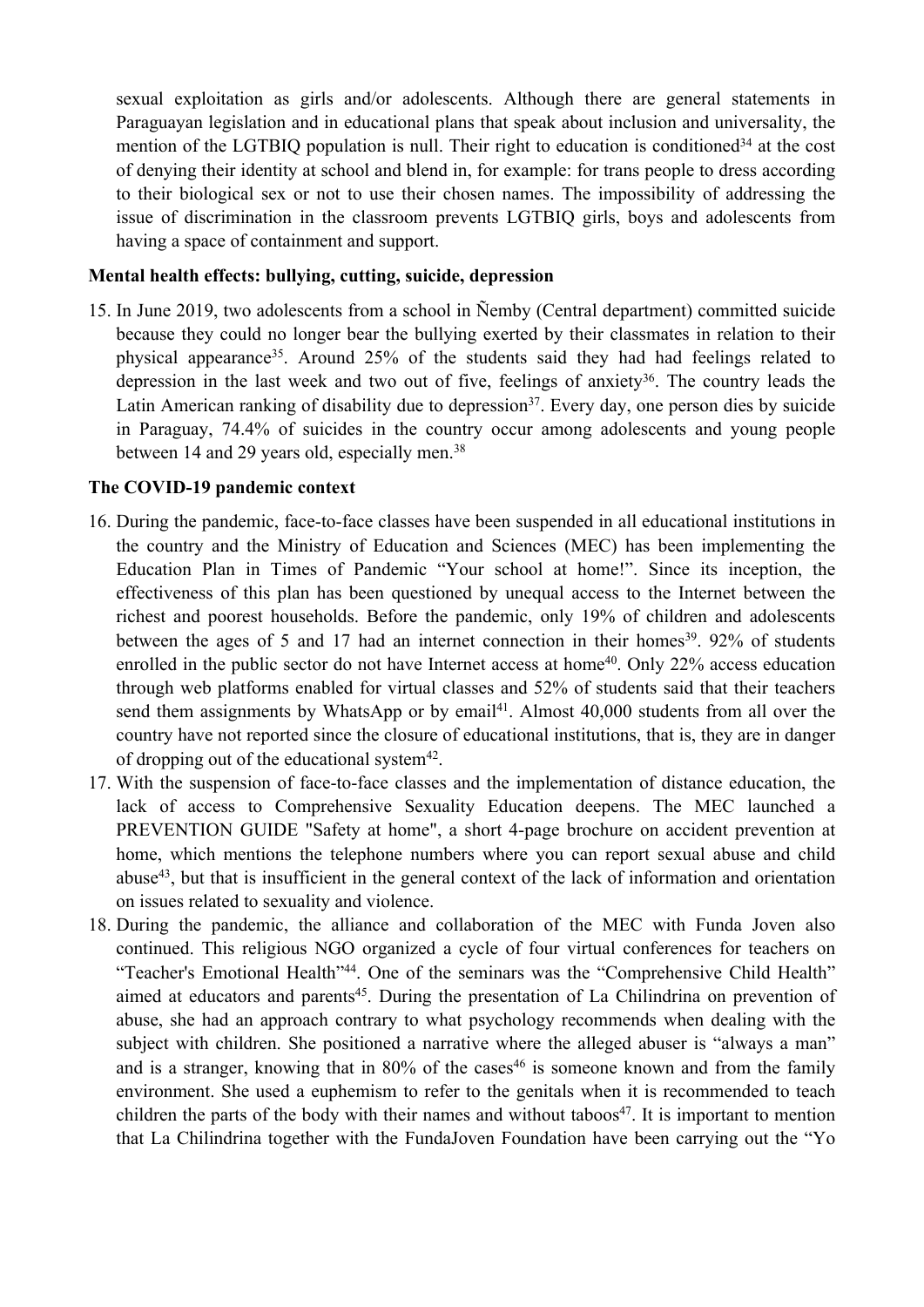Amo <sup>a</sup> la Familia" (I love the family) project for the prevention of child sexual abuse and that it reached 50,000 children in Paraguay through the storybook that bears the same name as the initiative. Also during the seminars broadcasted by the official fan page of the MEC, Funda Joven promoted its confessional counseling centers and no mention was made of official state agencies to monitor mental health and violence issues.

- 19. Schools were one of the few areas where girls, boys and adolescents had the possibility to repor<sup>t</sup> situations of sexual abuse and mistreatment in their homes and communities. In global emergencies such as COVID-19, gender-based violence and child abuse and mistreatment increased. The quarantine forces many women, children and adolescents to remain confined to their homes and with their aggressors. Only within the first month of the pandemic, the Ministry of Public Defense has received more than 200 complaints of mistreatment and/or abuse of girls, boys and adolescents and 987 complaints of domestic violence<sup>48</sup>. Between January and April 2020, 869 complaints of child sexual abuse were made<sup>49</sup> and 462 people disappeared, of which 216 are missing girls and adolescents. It is presumed that human trafficking networks could have captured them<sup>50</sup>. 47% of the parents surveyed during the pandemic did not answer the question of whether they punished or yelled at their children the same or less than before the quarantine<sup>51</sup>.
- 20. Despite the situation, the State insists on presenting information on biological aspects of reproduction, health care and the prevention of sexually transmitted infections only in some subjects of the Third cycle of Basic School Education and Secondary Education and not intervene in earlier stages. The content that has been provided to the teaching staff so far is limited and insufficient so that they can have theoretical, pedagogical and methodological tools that broaden their gaze towards aspects of sexual and reproductive rights and criticism of gender roles and culturally constructed inequalities. Comprehensive sexuality education with <sup>a</sup> gender perspective is <sup>a</sup> right and is <sup>a</sup> powerful tool that will allow girls, boys, adolescents, women and LGTBIQ people to recognize, to repor<sup>t</sup> and to protect themselves from all types of violence. At the same ztime, it will contribute to <sup>a</sup> more egalitarian, democratic and respectful coexistence among the entire population.

#### **RECOMMENDATIONS**

#### **The Paraguayan State should:**

- 21. Prepare and implement <sup>a</sup> National Policy for comprehensive sexuality education that is scientific, secular, with <sup>a</sup> gender and human rights perspective, in coordination with the Ministry of Public Health and Social Welfare and the Ministry of Children and Adolescence for all educational institutions of the country, which includes teacher training at all levels.
- 22. Approve the National Human Rights Education Plan and implement <sup>a</sup> national human rights education policy.
- 23. Repeal the Resolution of the Ministry of Education and Sciences No. 29,664 of 10/05/2017, "by which the dissemination and use of printed and digital materials referring to gender theory and/or ideology is prohibited in educational institutions dependent on the Ministry of Education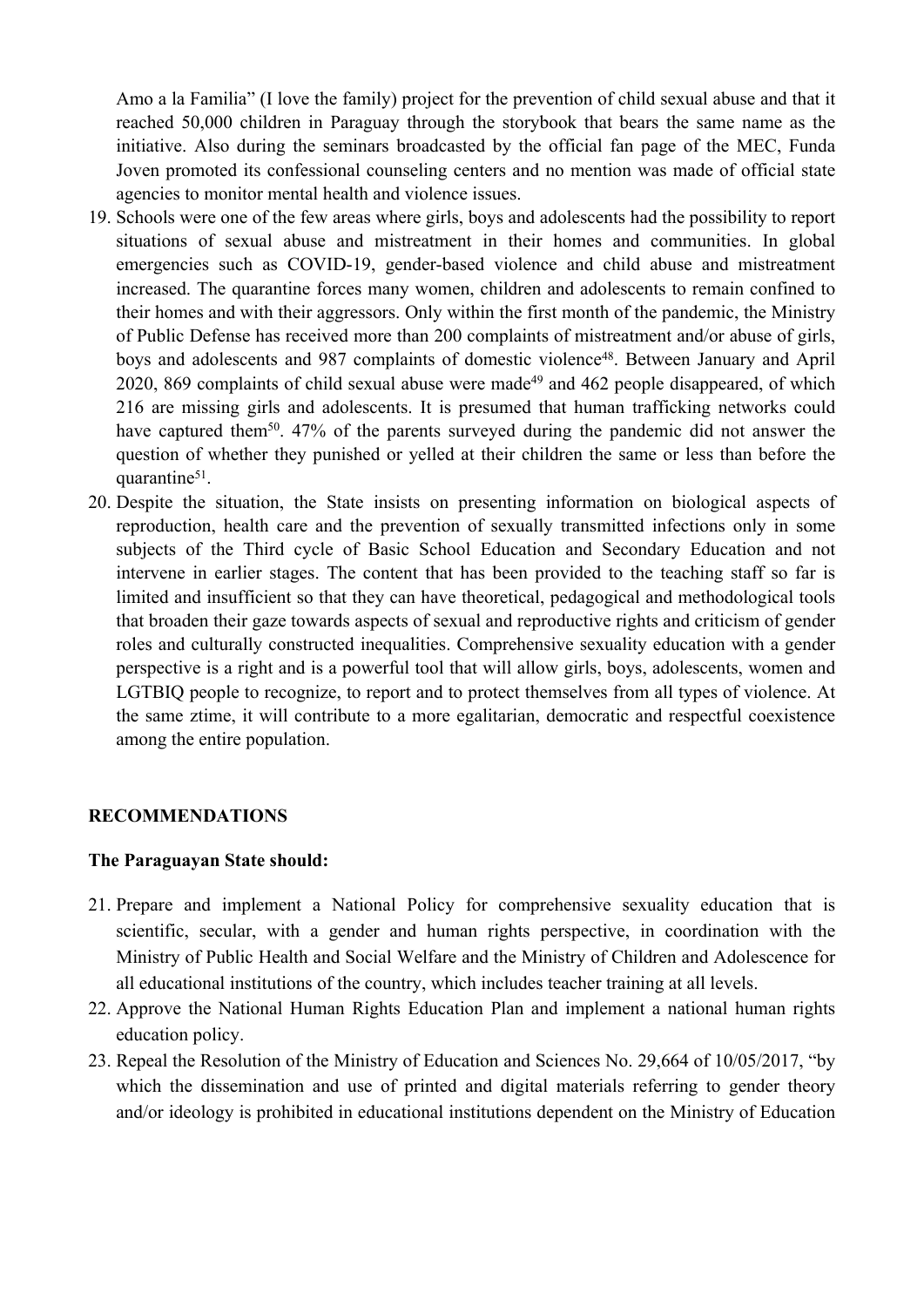and Sciences".

- 24. Repeal the Resolution of the Ministry of Education and Sciences No. 1,761/19 "Whereby the non-use of the material called Guide for teachers on Comprehensive Sexuality Education - Permanent Education is provided for educational institutions of official, private and private subsidized managemen<sup>t</sup> throughout the country".
- 25. Prohibit the implementation of training and the distribution of materials to teachers and students on sexual education and related topics without <sup>a</sup> rights perspective and based on prejudices and information without scientific basis.

Law No. 4,084/10, "On the protection of students in <sup>a</sup> state of pregnancy and maternity"

- Law No. 5,777/16 "On comprehensive protection for women against all forms of violence" (Art. 13)
- Law No. 6,202/18 "Adopt standards for the prevention of sexual abuse and comprehensive care of children and adolescent victims of sexual abuse" (Art. 6).

<sup>2</sup> Among others, the International Covenant on Economic, Social and Cultural Rights (ICESCR), the Convention on the Elimination of Discrimination against Women (CEDAW).

<sup>3</sup> Investigation of the independent journalistic medium El Surtidor, available online:

<https://archivo.elsurti.com/decisiones/>

<sup>4</sup> Retrieved from Manzoni, Maximiliano. The evangelical NGO that messes with your children using state money 02/20/2019 https://elsurti.com/

7 Ibid

<sup>10</sup> Entenza, Adelaida y Oliva, Carlos (2014) La laicidad en la educación pública. Desde la perspectiva de la educación como derecho humano. Campaña Latinoamericana por el Derecho <sup>a</sup> la Educación [Laicism in public education. From the perspective of education as <sup>a</sup> human right. Latin American Campaign for the Right to Education]

<sup>11</sup> Vera, M. G., Mereles, M. M., & Guinea, R. P. (2017) La igualdad de género en el estado paraguayo: Los peligros ante las oleadas anti-derechos [Gender equality in the Paraguayan state: The dangers of anti-rights waves]. CODEHUPY, Asunción

https://www.youtube.com/watch?v=5oh9TDo6iX8

Última Hora (09/28/2017) Hearing on gender ideology in the curriculum. Retrieved from: <https://www.ultimahora.com/audiencia-ideologia-genero-malla-curricular-n1110216.html>

CDE. Gender Censorship in Public Education, Paraguay. Retrieved from: https://www.cde.org.py/tema-de-censura-degenero-en-ensenanza-publica-en-paraguay-sera-presentado-el-marco-de-la-iii-conferencia-de-poblacion-y-desarrolloen-peru/

<sup>14</sup> Última Hora (05/10/2017) Minister said he could burn books on gender ideology. Retrieved from:

<https://www.ultimahora.com/ministro-dijo-que-podria-quemar-libros-ideologia-genero-n1111464.html>

ABC (06/10/2017) Minister Riera offered to burn books on gender ideology. Retrieved from:

https://www.abc.com.py/edicion-impresa/locales/ministro-riera-se-ofrecio-a-quemar-libros-sobre-ideologia-de-

<sup>&</sup>lt;sup>1</sup> National Constitution (Art. 61)

Law No. 1,680/01 "Code of Childhood and Adolescence" (Art. 14)

General Education Law No. 1264/98 (Art. 10)

Law No. 3.940 / 09 Establishing rights, obligations and preventive measures in relation to the effects produced by the Human Immunodeficiency Virus (HIV) and the Acquired Immunodeficiency Syndrome (AIDS). (Art.12)

Law No. 4,633/12, "Against bullying in public and private educational institutions"

<sup>5</sup> Ministry of Education and Sciences Resolution <sup>12595</sup> 06/10/2015, Resolution <sup>15973</sup> of 08/30/2016 and Resolution 14686 of 05/23/2017

<sup>6</sup> Retrieved from Manzoni, Maximiliano. Petta's plan for children's mental health: an evangelical NGO 08/13/2019 https://elsurti.com/

<sup>8</sup> Resolution of the MEC no. 5731/2015.

<sup>&</sup>lt;sup>9</sup> Retrieved from: https://www.mec.gov.py/cms\_v2/adjuntos/6127

<sup>&</sup>lt;sup>12</sup> Retrieved from [https://www.mec.gov.py/cms/?ref=298357-mec-resuelve-prohibicion-y-difusion-de-materiales-sobre](https://www.mec.gov.py/cms/?ref=298357-mec-resuelve-prohibicion-y-difusion-de-materiales-sobre-ideologia-de-genero)[ideologia-de-genero](https://www.mec.gov.py/cms/?ref=298357-mec-resuelve-prohibicion-y-difusion-de-materiales-sobre-ideologia-de-genero) Retrieved from https://www.mec.gov.py/sigmec/resoluciones/29664-2017-RIERA.pdf

<sup>&</sup>lt;sup>13</sup> Public Hearing on "Gender ideology in education programs" (05/10/2017). Retrieved from: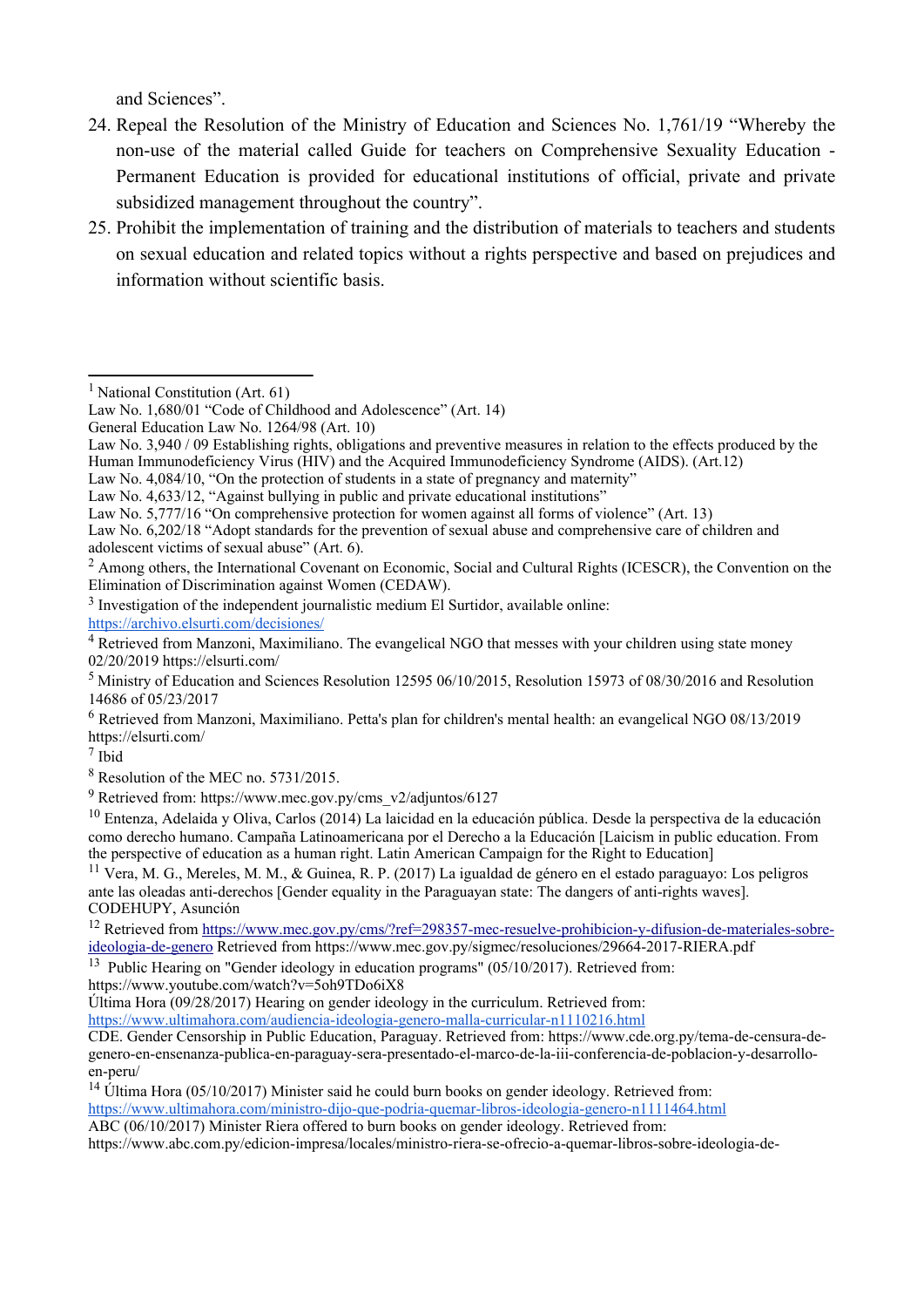genero-1638050.html

<sup>15</sup> A request for information was made through the Portal for Access to Public Information. The MEC responded but did not provide the requested information.

<sup>16</sup> Retrieved from <https://mec.gov.py/sigmec/resoluciones/1761-2019-PETTA.pdf>

<sup>17</sup> Retrieved from Serpaj Py. Statement 03/14/2019 We take ourselves for granted. https://www.serpajpy.org.py/nosdamos-por-aludidos/

<sup>18</sup> National Constitution of Paraguay, Articles 73, 74, 75, 76.

<sup>19</sup> Among others, see: HRC, 2013: paragraph 13; CSCER, 2015: paragraph 29 d); UPR, 2016: paragraph 102.157 (UK recommendation); Special Rapporteur on the Right to Health (P<sup>ū</sup>ras, 2016: paragraph 60);

 $^{20}$  Among others, see: CRC, 2010: paragraph 53 d);

<sup>21</sup> Among others, see: CEDAW, 2017: paragraph 9; Press Release of the Inter-American Commission on Human Rights (Retrieved from Press Release. IACHR regrets the prohibition of gender teaching in Paraguay. December 15, 2017. Retrieved from: <https://www.oas.org/es/cidh/prensa/comunicados/2017/208.asp>); HRC, 2013 and 2019.

 $22$  Among others, see: HRC, 2019.

<sup>23</sup> CDIA - Observatory on Public Policies and Rights of Children and Adolescents

Retrieved from La Nación 04/25/2019 Prosecutor's Office received 2,608 complaints of sexual abuse of children in 2018 https://www.lanacion.com.py/judiciales/2019/04/25/fiscalia-recibio-2608-denuncias-de-abuso-sexual-en-ninosen-2018 $\overline{\lambda}$ 

<sup>24</sup> PAHO / WHO Global School Health Survey [https://www.mspbs.gov.py/dependencias/portal/adjunto/e1e76b-](https://www.mspbs.gov.py/dependencias/portal/adjunto/e1e76b-EncuestaGlobalGSHSvistaporpagina.pdf)[EncuestaGlobalGSHSvistaporpagina.pdf](https://www.mspbs.gov.py/dependencias/portal/adjunto/e1e76b-EncuestaGlobalGSHSvistaporpagina.pdf)

 $^{25}$  Ibid.

<sup>26</sup> Ministry of Public Health and Social Welfare (2019) Report on the Epidemiological Situation of HIV / AIDS in Paraguay.

 $^{27}$  Ibid.

28 Ibid

 $^{29}$  Ibid.

<sup>30</sup> Centro de Documentación y Estudios (CDE) 2018 Embarazo y maternidad de niñas en Paraguay [Pregnancy and motherhood of girls in Paraguay]. Asunción: CDE. Retrieved from: http://www.cde.org.py/wpcontent/uploads/2018/12/Embarazo-nin%CC%83as-FINAL-web-1.pdf

<sup>31</sup> Ibid

<sup>32</sup> Centro de Documentación y Estudios (CDE) 2018 Embarazo y maternidad de niñas en Paraguay [Pregnancy and motherhood of girls in Paraguay]. Asunción: CDE. Retrieved from: [http://www.cde.org.py/wp](http://www.cde.org.py/wp-content/uploads/2018/12/Embarazo-nin%CC%83as-FINAL-web-1.pdf)[content/uploads/2018/12/Embarazo-nin%CC%83as-FINAL-web-1.pdf](http://www.cde.org.py/wp-content/uploads/2018/12/Embarazo-nin%CC%83as-FINAL-web-1.pdf)

<sup>33</sup> In the systematizations of the years 2018 and 2019 of the ROHENDU hotline service, they present an analysis of the cases and queries received from LGBTI people (Lesbians, gays, bisexuals, trans and transvestites and intersex) to the hotline and mention complaints from teachers and students on various cases of discrimination in colleges and universities. Retrieved from: <https://www.aireana.org.py/documentos/informe-ro-hendu-2019/> https://www.aireana.org.py/documentos/accede-al-informe-rohendu-2018/

<sup>34</sup> Bareiro, L. (2016). La exclusión de las personas trans del sistema educativo: Un análisis de la experiencia en la educación de personas jóvenes y adultas en Paraguay [The exclusion of trans people from the educational system: An analysis of the experience in the education of young people and adults in Paraguay]. Asunción: Consejo Latinoamericano de Ciencias Sociales. <http://biblioteca.clacso.edu.ar/clacso/becas/20160401010040/informefinaldeinvestigacionlaurabareiro.pdf>

<sup>35</sup> https://www.hoy.com.py/nacionales/criminal-bullying-alumnos-de-colegio-de-nemby-se-quitan-la-vida

<sup>36</sup> MEC (2019) Education in Paraguay Report. Findings from the PISA for Development experience. P. <sup>87</sup>

 $37$  Pan American Health Organization (2018) The burden of mental disorders in the Region of the Americas. P. 15. Retrieved from:

https://iris.paho.org/bitstream/handle/10665.2/49578/9789275320280\_spa.pdf?sequence=9&isAllowed=y

<sup>38</sup> Statistical Analysis of Violent Deaths in Paraguay 2006-2018. National Observatory of Citizen Security and Coexistence. Ministry of Interior. Retrieved from:

http://www.mdi.gov.py/images/Observatorio\_files/2018/Ana%CC%81lisis%20Estadi%CC%81stico%20de%20Muertes %20Violentas%20en%20Paraguay%202006-2018.pdf

<sup>39</sup> Permanent Household Survey, 2019

<sup>40</sup> Retrieved from TEDIC, May 7, 2020. Retrieved from: https://www.tedic.org/como-es-la-infraestructura-de-interneten-paraguay/